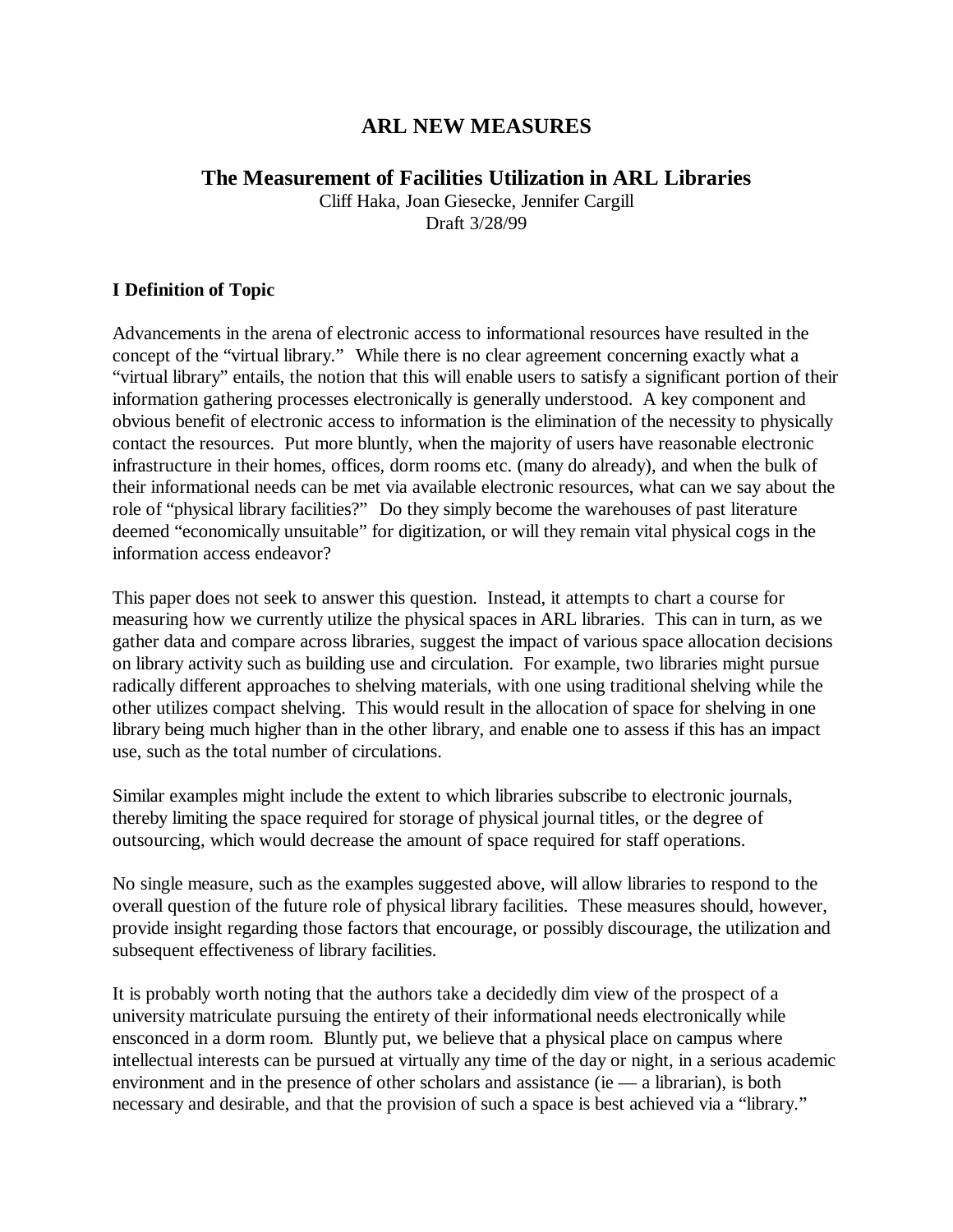Given this context, this process is pursued with the desire to maximize the efficiency and effectiveness of this goal by arming librarians with a clearer understanding of the manner in which space utilization impacts these efforts.

#### **II Assumptions**

We assume the following:

A) As discussed above, the "library as a place" is necessary and desirable.

B) The amount of library space and the manner in which the space available is utilized has an impact on the amount of use made of the facility and the degree of success that is realized by the users.

C) Libraries will house, and students and scholars will require access to, retrospective print collections, as well as new print acquisitions, for the foreseeable future.

D) Personal assistance with access to information resources, in both print and electronic format, is best provided in a library setting.

#### **III Why This Measure Is Important**

This measure is critical if for no other reason than to be able to effectively respond to the notion that "when everything is available electronically there will be no need for libraries." Part of the answer to that assertion clearly lies outside of the realm of the physical facility itself, but it is equally obvious that the amount and proper utilization of the available space are critical factors in regard to whether or not users continue to come to the library or seek out alternative venues for information gathering AND alternative venues in which to pursue scholarly pursuits.

#### **IV Data Elements**

A. Building Characteristics

- age of facility
- number of floors
- total square footage
- assignable square footage
- cabling characteristics — to library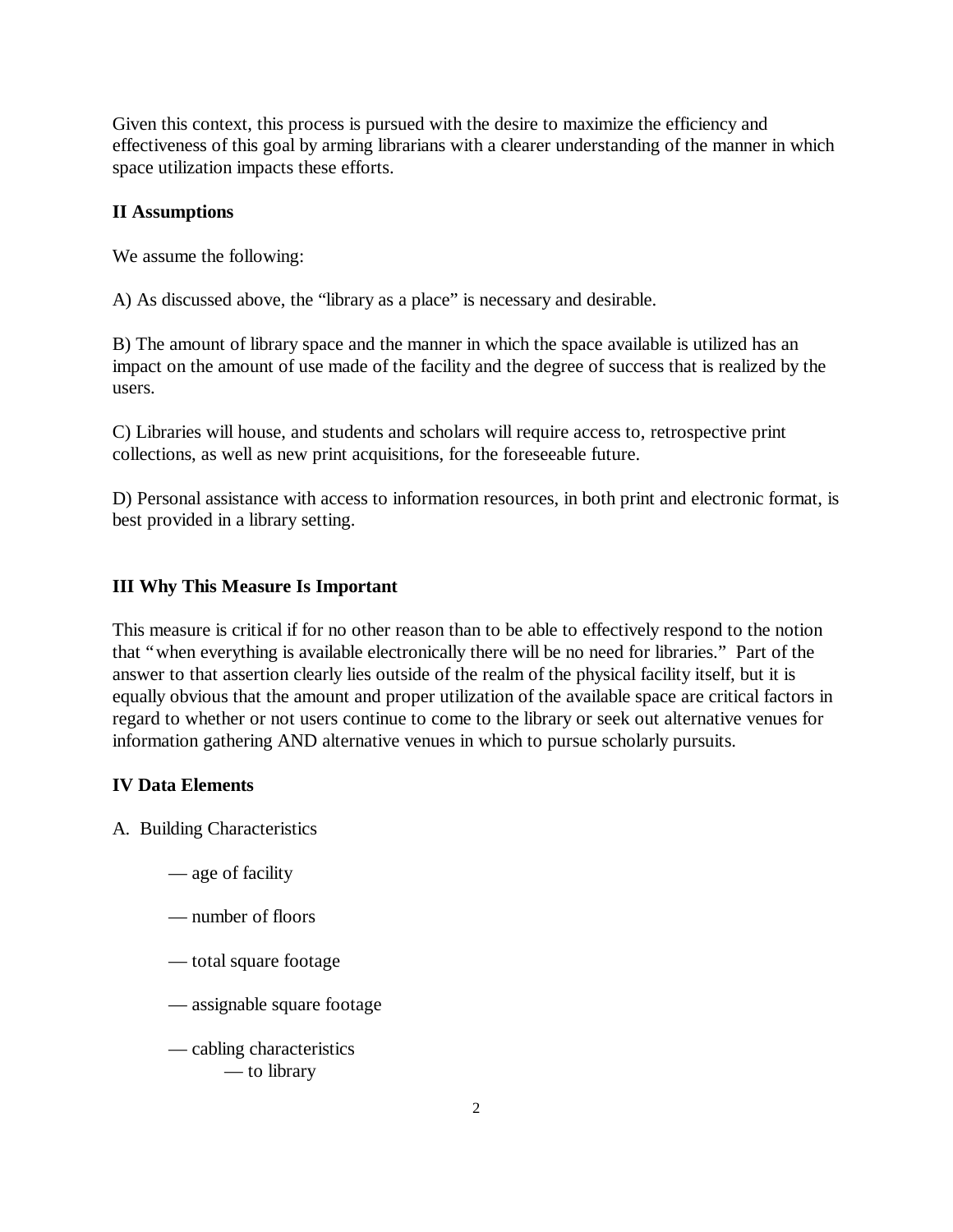- within library
- number of seats
	- carrel/individual
	- table/group
	- other
- number of computers for patrons
	- with internet access
	- Pentiums (ie # of "state of the art" computers available)
- number of computers for staff
	- with internet access
	- Pentiums (ie # of "state of the art" computers available)
- number of DHCP ports
- electronic classroom availability
- number of volumes housed
- availability of wireless access
- Number of hours building open
- Number of hours that key services are available
- Security system used
- Availability of self check-out
- B. Space Utilization (amount of space used for)
	- staff offices
	- service points
	- materials storage
	- seating
		- carrel/individual
		- table
		- other
	- other (hallways, stairwells, restrooms, etc)